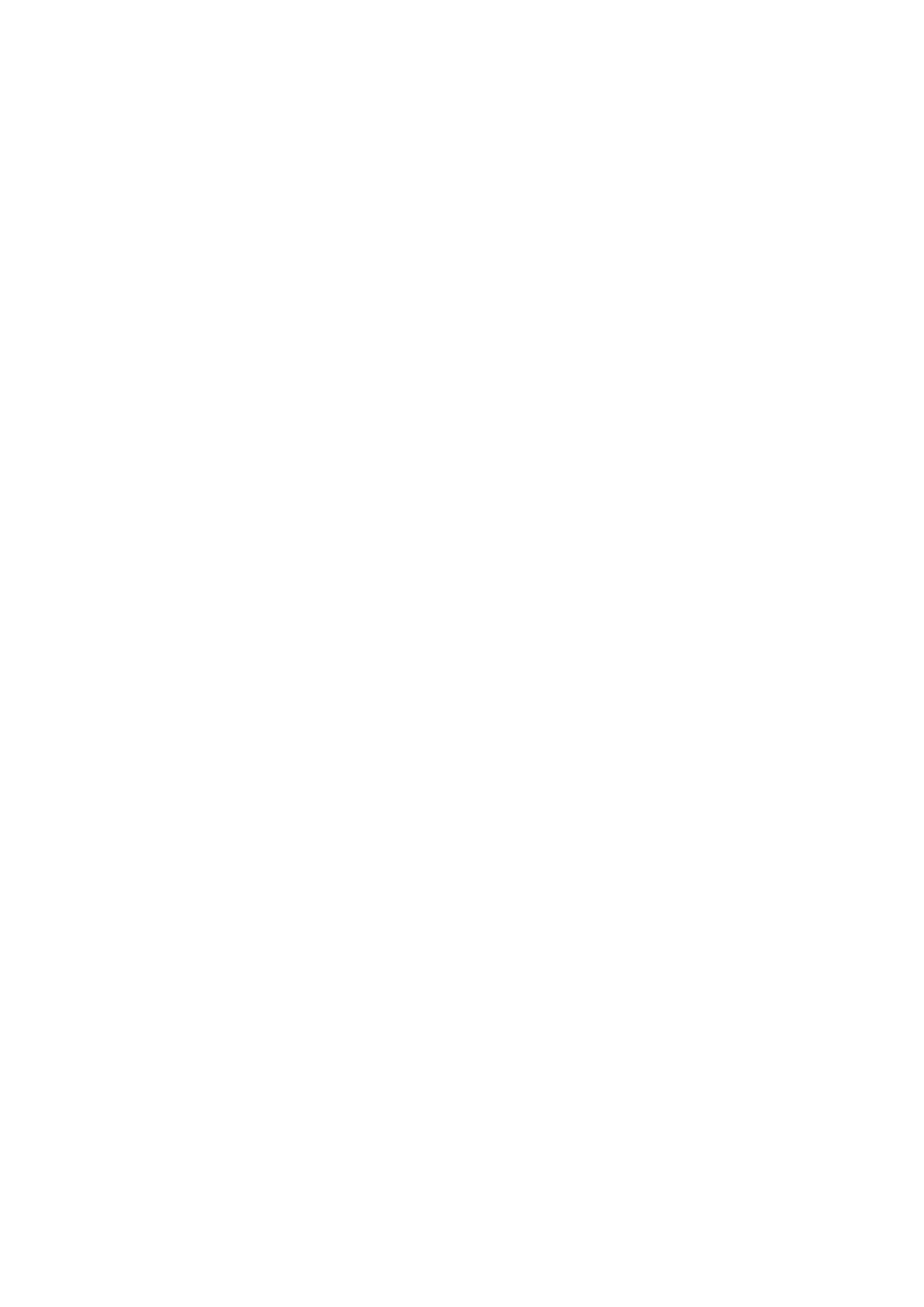# **Contents**

| 1. |     |                                                                          |  |
|----|-----|--------------------------------------------------------------------------|--|
|    | 1.1 |                                                                          |  |
| 2. |     |                                                                          |  |
|    | 2.1 |                                                                          |  |
|    | 2.2 | West Sussex Joint Minerals Local Plan July 2018 (Partial Review          |  |
|    |     |                                                                          |  |
|    | 2.3 |                                                                          |  |
|    | 2.4 |                                                                          |  |
|    | 2.5 | Statement of Community Involvement (Third Review)  4                     |  |
|    | 2.6 |                                                                          |  |
| 3. |     |                                                                          |  |
| 4. |     |                                                                          |  |
|    | 4.1 | High Quality Waste Facilities Supplementary Planning Document 7          |  |
|    | 4.2 |                                                                          |  |
|    | 4.3 |                                                                          |  |
|    |     |                                                                          |  |
|    |     |                                                                          |  |
|    |     |                                                                          |  |
|    |     | West Sussex Joint Minerals Local Plan (July 2018, partial review         |  |
|    |     |                                                                          |  |
|    |     |                                                                          |  |
|    |     | West Sussex High Quality Waste Facilities SPD  11                        |  |
|    |     |                                                                          |  |
|    |     | Statement of Community Involvement (Third Review)  13                    |  |
|    |     |                                                                          |  |
|    |     |                                                                          |  |
|    |     |                                                                          |  |
|    |     | West Sussex Joint Minerals Local Plan (2018, partially reviewed 2021) 15 |  |
|    |     | Statement of Community Involvement (2018)  15                            |  |
|    |     | Annual Monitoring Report and Local Aggregates Assessment 15              |  |
|    |     |                                                                          |  |
|    |     |                                                                          |  |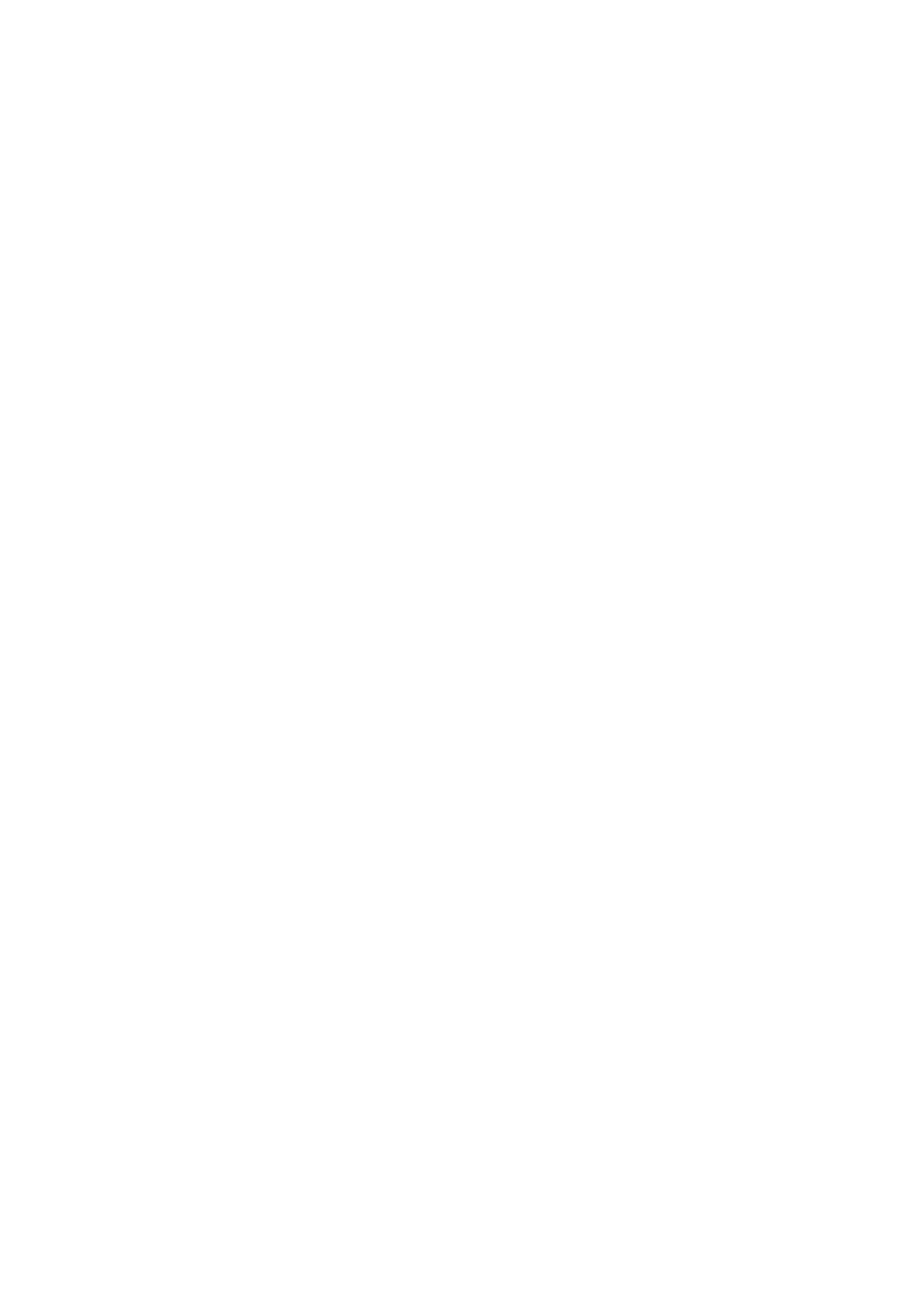# <span id="page-4-0"></span>**1. Introduction**

# <span id="page-4-1"></span>**1.1 Minerals and Waste Local Plans**

- 1.1.1 This Minerals and Waste Development Scheme (MWDS) sets out the minerals and waste policy documents that West Sussex County Council proposes to prepare, and the existing plans it intends to save, over the next three years, to March 2025. It should be noted that the South Downs National Park Authority (SDNPA) is responsible for minerals and waste planning in the Park area. Therefore, the County Council's responsibilities are for the parts of West Sussex outside the South Downs National Park.
- 1.1.2 The West Sussex MWDS is a statutory document that sets out how the County Council will prepare minerals and waste local plans and other policy documents over a rolling three-year period. It serves two purposes:
	- It provides the starting point for the local community to find the County Council's minerals and waste planning policies. It does this by identifying the current documents that form part of the statutory 'development plan' for that area.
	- It sets out the programme for the preparation of the new local plans and other policy documents and tells people when the various stages will be carried out.
- 1.1.3 With regard to the first purpose, the West Sussex Structure Plan 2001-2016 (adopted in 2004) set out strategic planning policies for minerals and waste. Although it no longer forms part of the statutory development plan, it may still be a material consideration in decision-making for some planning applications until it is overridden by new development plan documents. The adopted [West Sussex Joint](https://www.westsussex.gov.uk/mlp)  [Minerals Local Plan](https://www.westsussex.gov.uk/mlp) (JMLP) sets out detailed planning policies for minerals together with site-specific allocations. The West Sussex Waste [Local Plan](https://www.westsussex.gov.uk/wlp) (WLP) sets out detailed planning policies for waste together with site-specific allocations.
- 1.1.4 With regard to the second purpose, the County Council will not be preparing a new local plan during the period covered by this Scheme. The MWDS does set out timetables for the preparation of the Annual Monitoring Report (AMR) and the Local Aggregates Assessment (LAA), and sets out when reviews of the adopted Plans will take place, in line with national policy requirements.
- 1.1.5 As the MWDS is a 'living' document, it will be reviewed and rolled forward on an annual basis to take account of progress on the programme and monitoring of the evidence base and adopted policies. It will also need to be revised each time new documents are prepared or the timetable for the preparation of a document is significantly revised.
- 1.1.6 [Figure 1](#page-5-0) illustrates the relationship between the various West Sussex policy documents.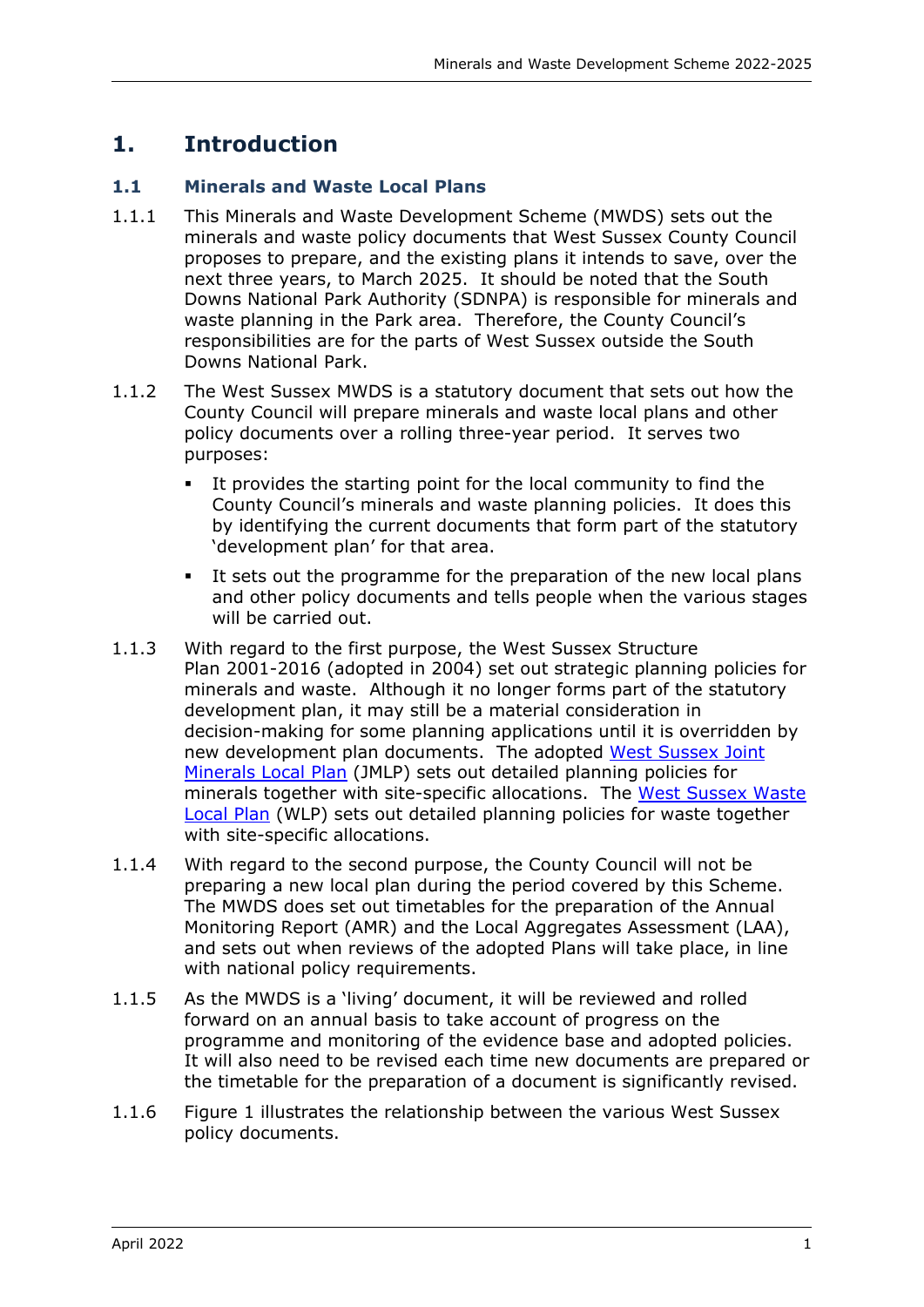



<span id="page-5-0"></span>**Figure 1: West Sussex Minerals and Waste Policy Documents (2022-2025)**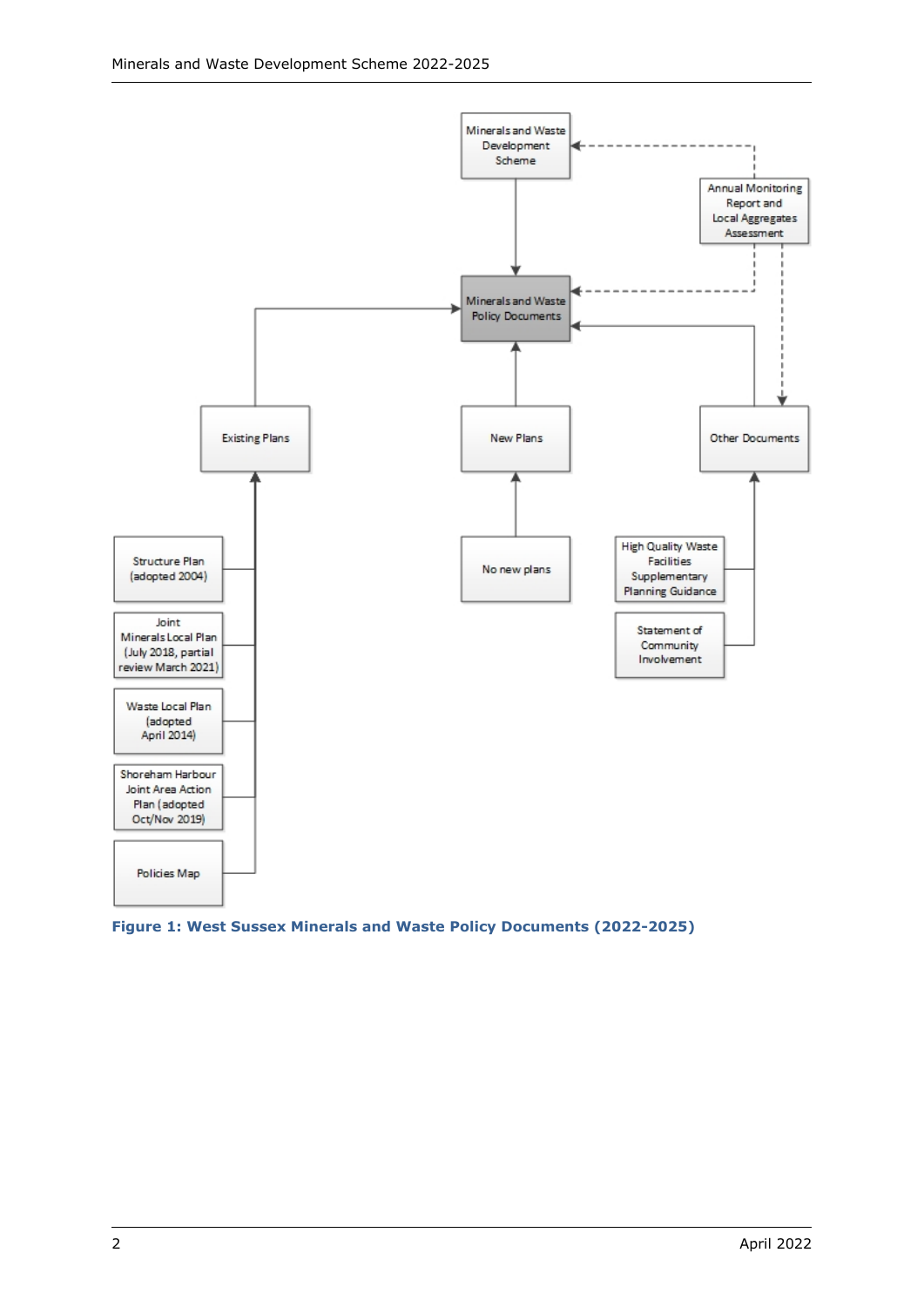# <span id="page-6-0"></span>**2. Existing Plans and Policy Documents**

# <span id="page-6-1"></span>**2.1 West Sussex Structure Plan 2001-2016**

2.1.1 The West Sussex Structure Plan 2001-2016 was adopted in October 2004. It set out the County Council's vision, objectives, and strategy for strategic land-use planning in West Sussex, including minerals and waste, and provided the strategic policy framework for development management and the preparation of local plans/local development frameworks. Although the Structure Plan no longer forms part of the statutory development plan, it may still be a material consideration in decision-making for some planning applications until it is overridden by development plan documents produced by the district and borough councils and the SDNPA.

#### <span id="page-6-2"></span>**2.2 West Sussex Joint Minerals Local Plan July 2018 (Partial Review March 2021)**

- 2.2.1 The JMLP, prepared jointly with the SDNPA, was adopted in July 2018. The JMLP covers the period to 2033, is consistent with the National Planning Policy Framework (NPPF) and takes account of the need to contribute appropriately to national, regional, and local mineral requirements at acceptable social, environmental, and economic costs.
- 2.2.2 The JMLP sets out:
	- a county-wide vision, strategic objectives, and a monitoring and implementation framework – a key diagram will illustrate the strategy in diagrammatic form;
	- a strategic mineral site allocation required for achieving a steady and adequate supply of minerals;
	- mineral safeguarding areas and safeguarded mineral infrastructure, such as wharves and railheads;
	- criteria-based policies that deal with specific types of mineral development; and
	- generic development management policies.
- 2.2.3 A Soft Sand Review of the JMLP was required following adoption of the Plan in July 2018. The partial review resulted in revisions to Policies M2 and M10 of the JMLP, in relation to the supply strategy for soft sand and the allocation of three sites for future extraction. The formal changes to the Plan were adopted in March 2021
- 2.2.4 Regulation 10A of the Town and Country Planning (Local Planning) (England) (Amendment) Regulations 2017 requires that local plans are assessed no later than five years from adoption to determine whether they remain relevant and effective.
- 2.2.5 Therefore, the JMLP will be assessed during early 2023 or earlier, if triggered by monitoring of the Plan or significant changes to national policy. If it is determined that a formal review of the Plan is required, the Scheme will be updated to set out the timetable for that work.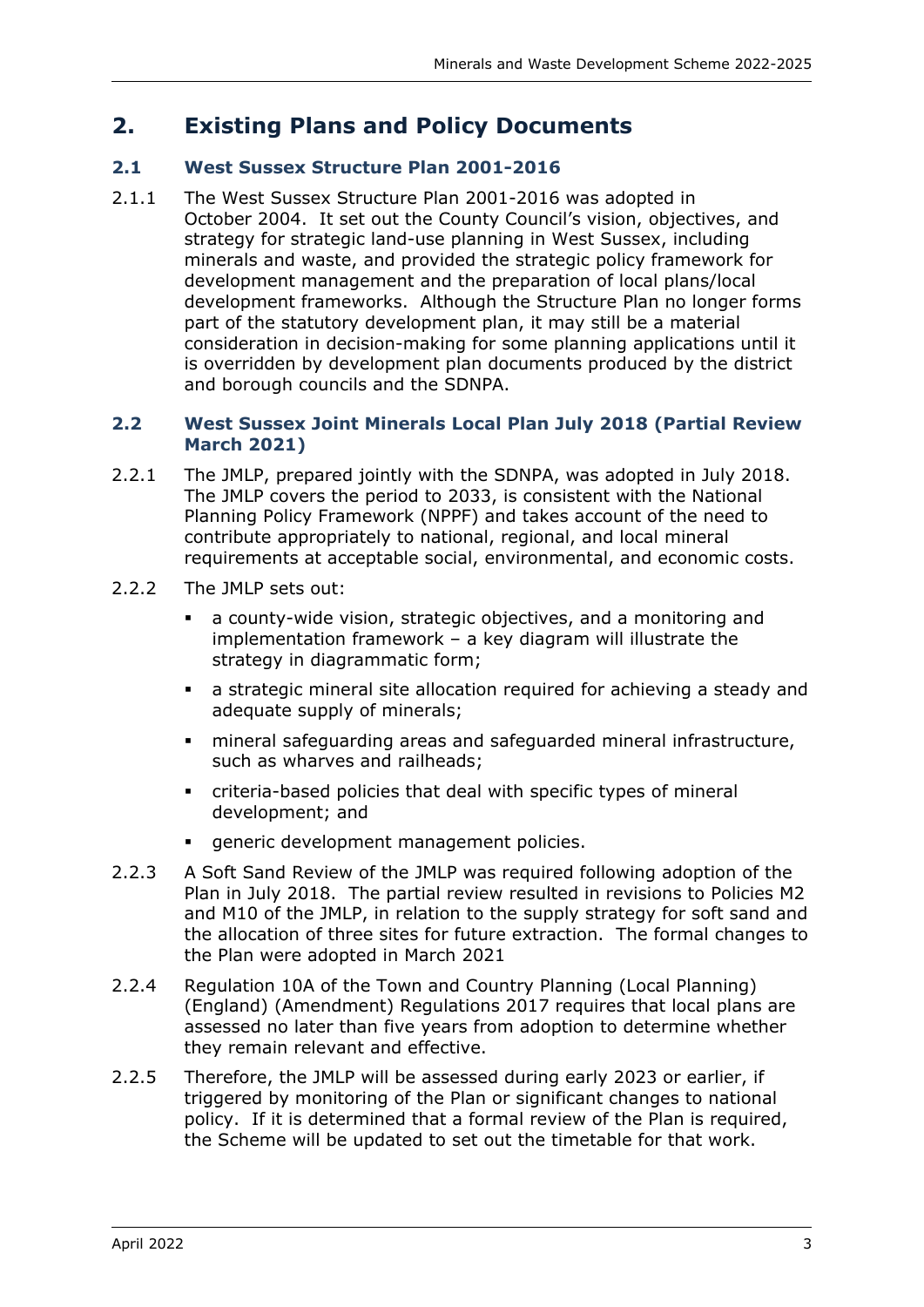# <span id="page-7-0"></span>**2.3 West Sussex Waste Local Plan (2014)**

- 2.3.1 The WLP, which was prepared jointly with the SDNPA, was adopted in April 2014. It covers the period to 2031 and clearly sets out:
	- a county-wide vision, strategic objectives, a spatial strategy for waste planning, and a monitoring and implementation framework – a key diagram illustrates the strategy;
	- strategic waste site allocations that are central to achieving the strategy;
	- criteria-based policies that deal with specific types of waste development; and
	- generic development management policies.
- 2.3.2 The WLP was prepared to be consistent with national policy. It is also compliant with the requirements in the EU Waste Framework Directive (WFD). The WLP is a material consideration in the determination of planning applications and part of the statutory development plan for West Sussex.
- 2.3.3 Regulation 10A of the Town and Country Planning (Local Planning) (England) (Amendment) Regulations 2017 requires that local plans are assessed no later than five years from adoption to determine whether they remain relevant and effective.
- 2.3.4 Accordingly, formal assessment of the WLP was undertaken in early 2019, which determined that the WLP continued to be relevant and effective; therefore, a formal review of the Plan was not required at that time. In line with the Regulations, a new assessment will be undertaken in 2024 or earlier, if triggered by monitoring of the plan or significant changes to national policy.

#### <span id="page-7-1"></span>**2.4 Policies Map**

- 2.4.1 The Policies Map, which is held by the district and borough councils and SDNPA, shows all the areas of protection, such as the South Downs National Park, Areas of Outstanding Natural Beauty, and nature designations. It also illustrates the allocations and safeguarded areas/sites in the JMLP and WLP.
- 2.4.2 The Policies Map will be revised as and when new plans are adopted, to illustrate the spatial extent of policies. It will also be updated whenever designation boundaries change, for instance if a new Site of Special Scientific Interest is created.

#### <span id="page-7-2"></span>**2.5 Statement of Community Involvement (Third Review)**

- 2.5.1 The Statement of [Community Involvement](https://www.westsussex.gov.uk/mwdf/sci) (SCI): Third Review was adopted in October 2018. It is the formal statement of the County Council's policy for involving interested parties in preparing local plans and for consulting on planning applications. The preparation of all new plans and consultation on planning applications has to comply with the SCI.
- 2.5.2 In accordance with Regulation 10A of the Town and Country Planning (Local Planning) (England) (Amendment) Regulations 2017, the SCI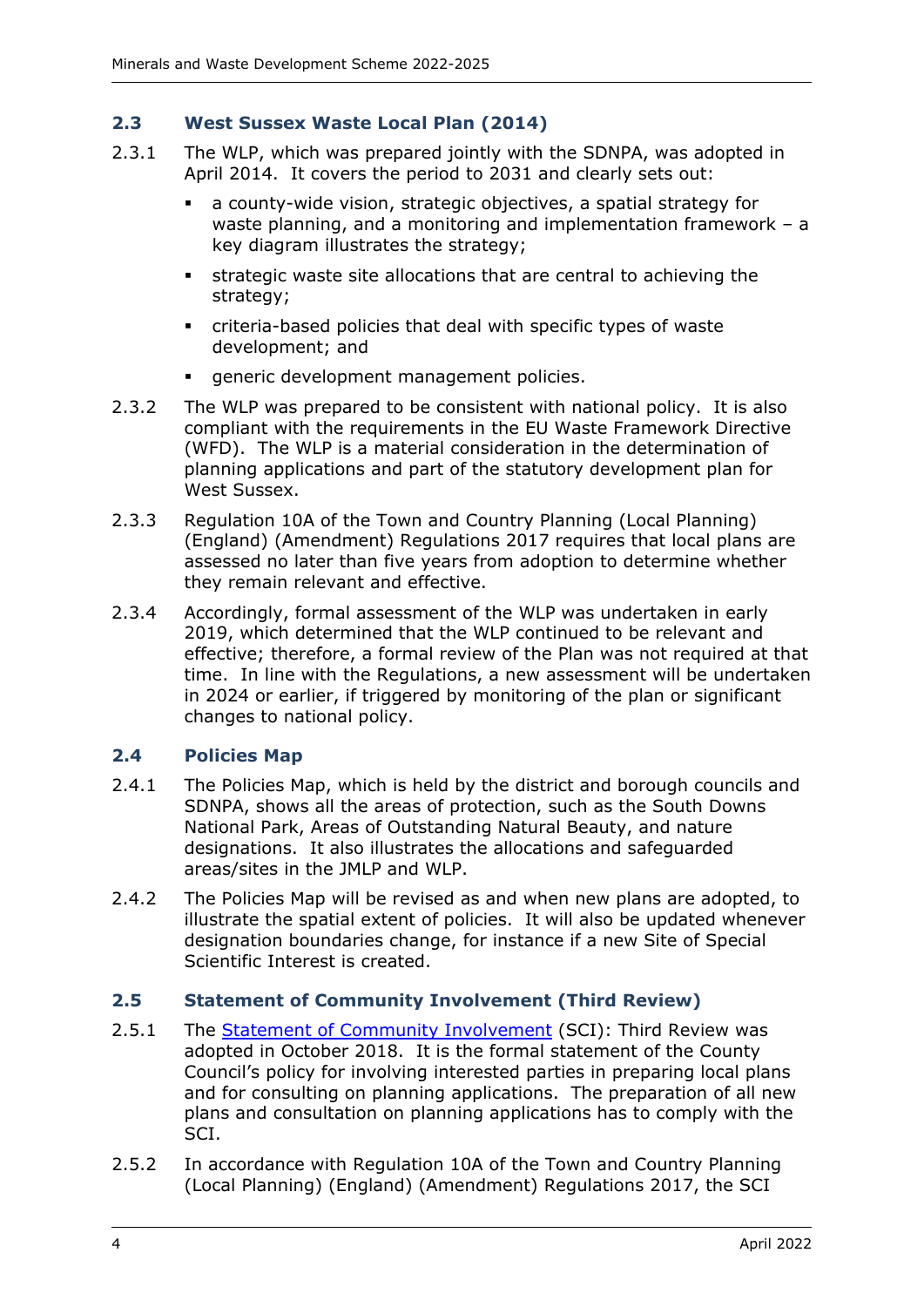(second review) was reviewed and updated in 2018. The updated SCI includes information for giving advice or assistance to neighbourhood planning groups as required by the Regulations. The next review will be undertaken by October 2023.

#### <span id="page-8-0"></span>**2.6 Shoreham Harbour Joint Area Action Plan**

- 2.6.1 Shoreham Harbour was identified within both the Adur Local Plan and Brighton & Hove City Plan as a broad location for a significant amount of new jobs, homes, and leisure facilities to secure the regeneration of the Shoreham Harbour area.
- 2.6.2 To help deliver this regeneration and associated infrastructure, the Shoreham Harbour Regeneration Partnership produced a Joint Area Action Plan (JAAP). The partnership consists of the local planning authorities of Adur District Council, Brighton & Hove City Council, and West Sussex County Council, working with Shoreham Port Authority. The partnership also works closely with other relevant bodies, such as the Environment Agency. The safeguarding of wharves in the Harbour for the movement of minerals and waste materials was addressed within the adopted JMLP.
- 2.6.3 Following examination, the three Authorities adopted the JAAP in October 2019. It now forms part of the statutory development plan for the area and used for the determination of planning applications.
- 2.6.4 Regulation 10A of the Town and Country Planning (Local Planning) (England) (Amendment) Regulations 2017 requires that local plans are assessed no later than five years from adoption to determine whether they remain relevant and effective.
- 2.6.5 Therefore, the JAAP will be assessed by October 2024 or earlier, if triggered by monitoring of the Plan or significant changes to national policy; the assessment will be led by Adur District Council. If it is determined that a formal review of the Plan is required, the Scheme will be updated to set out the timetable for that work.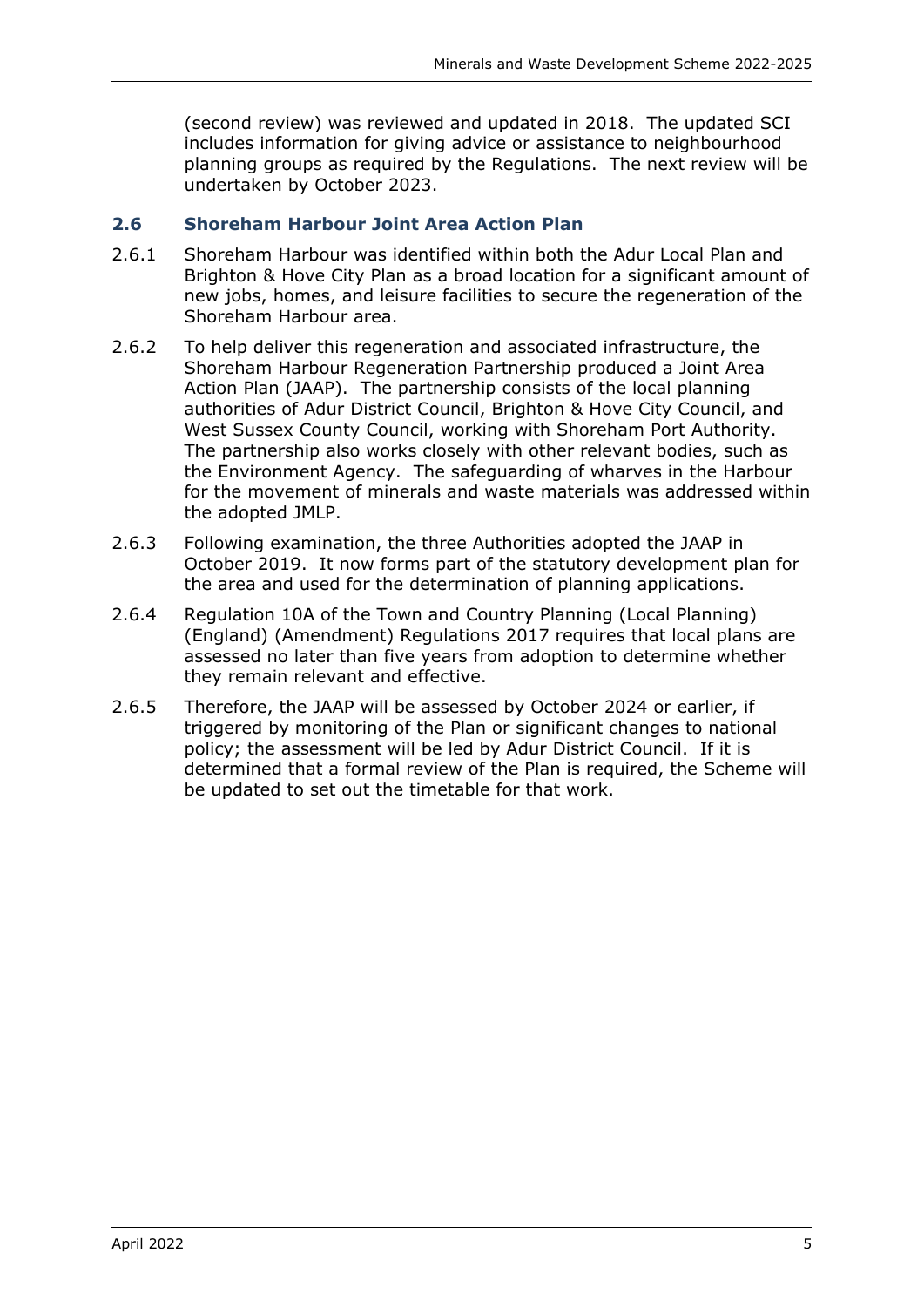# <span id="page-9-0"></span>**3. New Plans**

- 3.1.1 As Minerals and Waste Planning Authority, the County Council has three sound and adopted local plans that remain relevant and effective. Therefore, at this stage, no new plans will be prepared during the next three-year period.
- 3.1.2 However, as identified in Section 2, the Regulations require that local plans are assessed no later than five years from adoption to determine whether they remain relevant and effective. Therefore, formal assessments of the WLP, JMLP and JAAP will be undertaken, at the latest, in 2023, 2024 and 2024 respectively. If, in due course, it is determined that one or more formal reviews is required, the Scheme will be updated to set out the timetable for the work.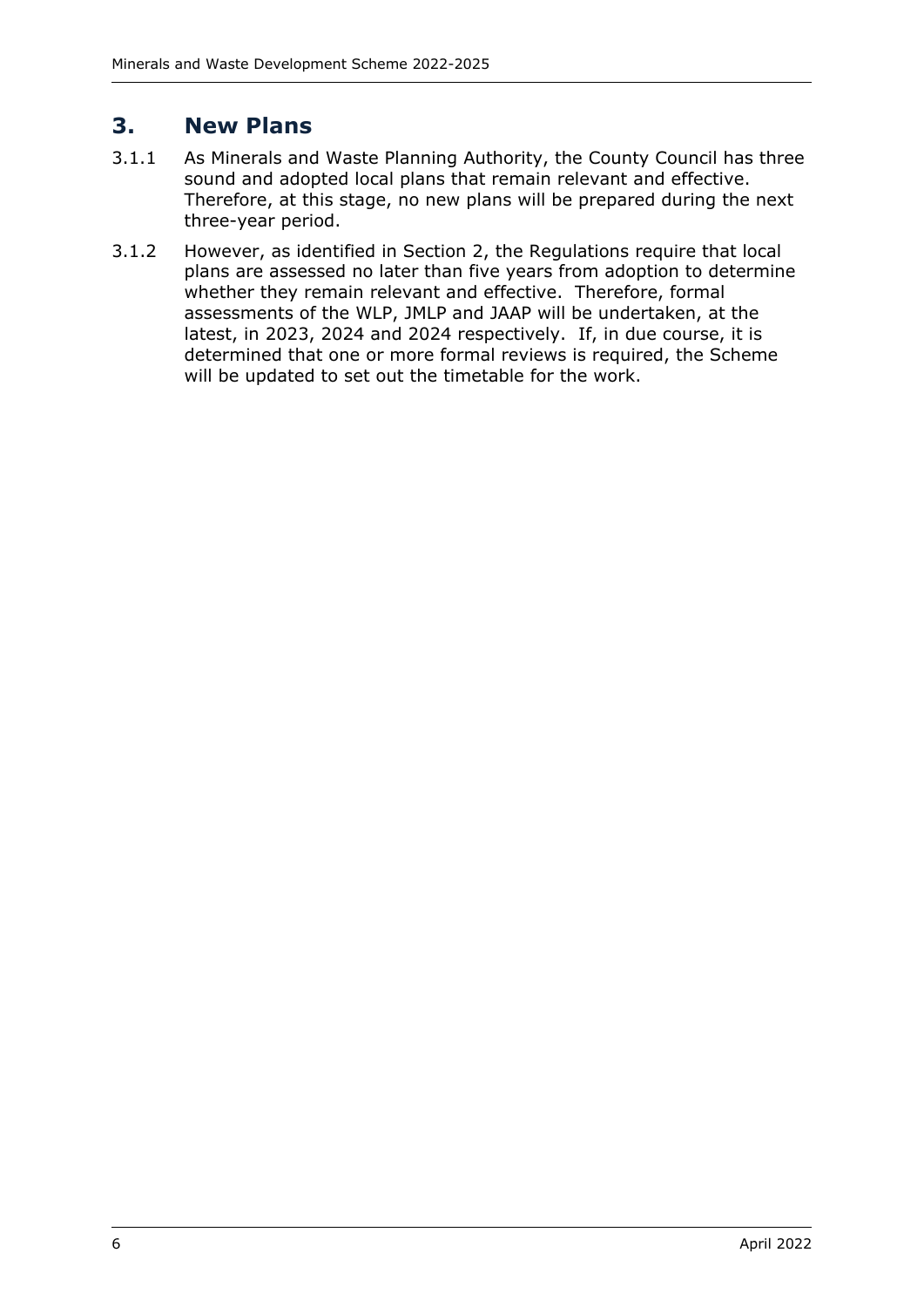# <span id="page-10-0"></span>**4. Other Documents**

### <span id="page-10-1"></span>**4.1 High Quality Waste Facilities Supplementary Planning Document**

- 4.1.1 The High Quality Waste Facilities Supplementary Planning Document (HQWF SPD) was adopted by the County Council in December 2006. It provides guidance on how new waste facilities can be integrated with other land uses with minimum conflict and how high quality design can minimise the environmental and visual impact of such facilities.
- 4.1.2 It supplements Policy DEV1 (High Quality Development) in the adopted Structure Plan and is linked to Policy W12 in the Waste Local Plan. It is consistent with current Government guidance.

### <span id="page-10-2"></span>**4.2 Annual Monitoring Report**

- 4.2.1 The Council produces an Annual Monitoring Report (AMR) that sets out its progress in achieving set goals over the previous year (April to March). The AMR includes the following:
	- whether the targets and indicators in plans have been achieved;
	- what impact the policies are having on national, regional, and local targets; and
	- whether the policies need adjusting or replacing; and if policies need to be amended, suggested actions for achieving this.

#### <span id="page-10-3"></span>**4.3 Local Aggregates Assessment**

- 4.3.1 The Council is required to produce an annual Local Aggregates Assessment (LAA), which is published around the same time as the AMR. The purpose of the LAA is to:
	- forecast demand for aggregates based on past aggregate sales and other relevant local information;
	- provide an analysis of all aggregate supply options; and
	- assess the balance between supply and demand of aggregates.
- 4.3.2 The LAA forms one of the key monitoring tools for the JMLP, allowing the County Council to plan for a steady and adequate supply of aggregates.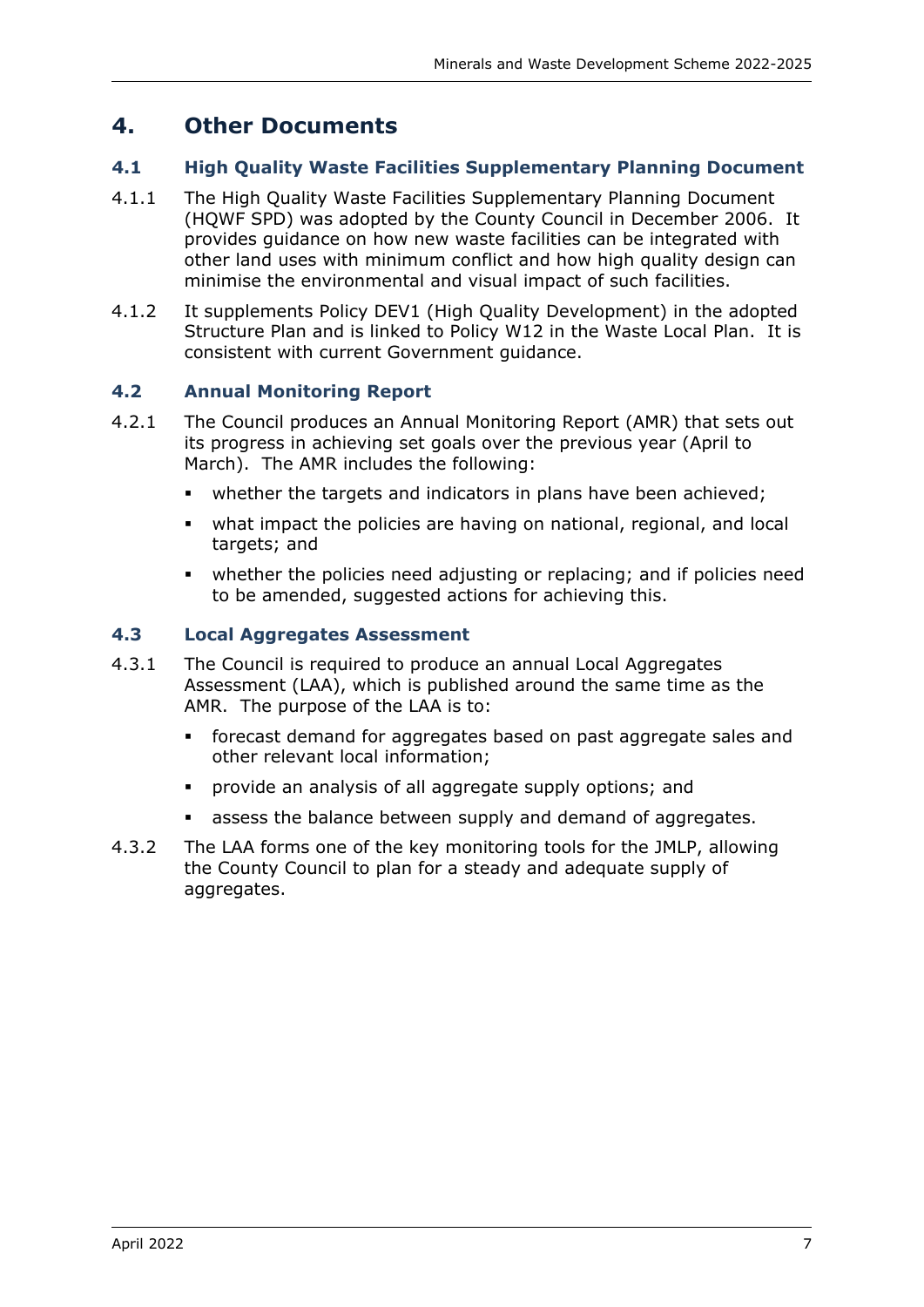# <span id="page-11-0"></span>**Appendix A: Document Profiles**

# <span id="page-11-1"></span>**Local Plans et al**

# <span id="page-11-2"></span>**West Sussex Waste Local Plan (2014)**

#### **Document Details**

**Role and subject:** The Waste Local Plan (WLP) contains an overall vision setting out the role that waste development will play in shaping the future of West Sussex (including the parts of the South Downs National Park that lie within the county). The Plan was prepared jointly with the South Downs National Park Authority (SDNPA) and adopted in April 2014.

It sets out strategic objectives which contain more detail on the key issues for waste for the area and how these will be addressed through the Plan period. The WLP sets out a spatial strategy and core policies which will achieve the objectives and deliver the vision.

The document allocates strategic waste sites that are central to achieving the strategy. Strategic waste sites include key sites serving a county-wide need and capable of accommodating a substantial proportion of new waste management facilities needed in West Sussex.

The WLP includes a limited suite of use-specific and generic development management policies. It also contains clear guidance on implementation and monitoring to ensure delivery of the strategy.

#### **Time period covered:** 2012-2031.

**Geographic coverage:** West Sussex (including the area covered by the South Downs National Park).

**Status:** Adopted in April 2014. Assessed in early 2019 and considered to be relevant and effective; no formal review required. Part of the statutory 'development plan'.

**Conformity/consistency:** Consistent with National Planning Policy Framework (NPPF) and other national policy and guidance.

# **Timetable**

Not applicable.

#### **Monitoring and Review**

**Monitoring:** The Annual Monitoring Report (AMR) will assess the impact the policies are having on national and local targets; whether the adopted policies need adjusting or replacing; and, if policies need to be amended, suggested actions for achieving this.

**Date of review:** Another assessment will take place by April 2024 to determine whether the Plan continues to be relevant and effective.

#### **Arrangements for Review**

**Organisational lead:** Team Manager (Planning Policy and Infrastructure).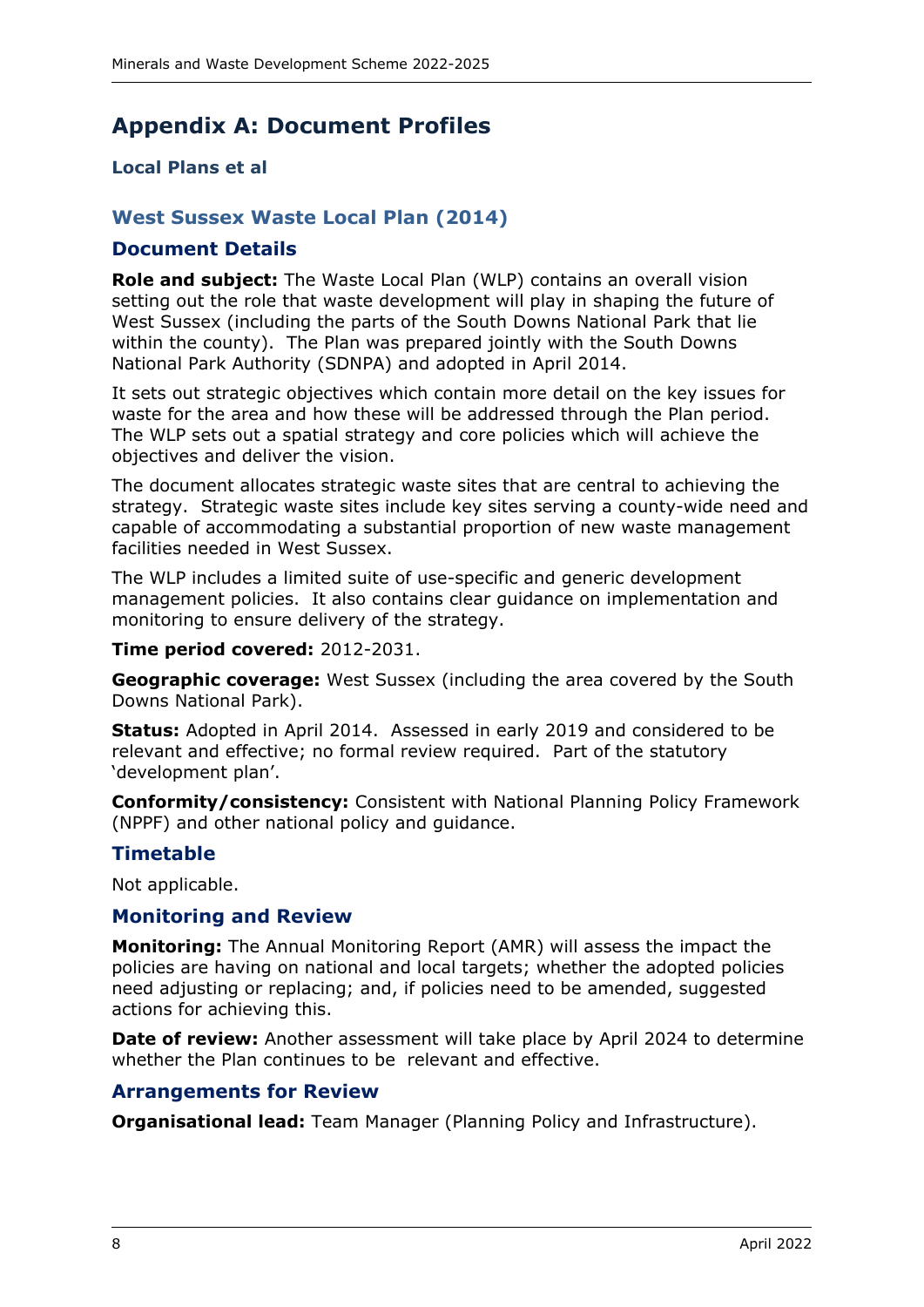**Management arrangements:** Consultation with Head of Planning Services and Director of Highways, Transport, and Planning. Discussions with Minerals and Waste Lead and Director of Planning at the SDNPA.

**Political management:** Discussion with Cabinet Member. The SDNPA has separate governance arrangements.

**Internal resources:** Principal Planner x 1 (together with officer support from the SDNPA).

**External resources:** Not applicable.

**Stakeholders/community involvement:** Not applicable.

# <span id="page-12-0"></span>**West Sussex Joint Minerals Local Plan (July 2018, partial review March 2021)**

# **Document Details**

**Role and subject:** The Joint Minerals Local Plan (JMLP), prepared jointly with the South Downs National Park Authority, contains an overall vision setting out the role that minerals development will play in shaping the future of West Sussex (including the parts of the South Downs National Park that lie within the County).

It sets out strategic objectives that contain more detail on the key issues for minerals for the area and how these will be addressed. The JMLP sets out a spatial strategy and core policies that will achieve the objectives and deliver the vision.

The document allocates four strategic mineral sites, central to achieving the strategy. Measures are included to safeguard suitable mineral resources, wharves and railheads, and other minerals infrastructure sites.

The JMLP includes a limited suite of use-specific and generic development management policies. It will also contain clear guidance on implementation and monitoring to ensure delivery of the strategy.

The Policies Map (held by the Local Planning Authorities) has been updated to illustrate the spatial extent of policies.

**Time period covered:** From adoption to 2033.

**Geographic coverage:** West Sussex (including the area covered by the South Downs National Park).

**Status:** Adopted and part of the statutory 'development plan'.

**Conformity/consistency:** Consistent with NPPF and other national policy and guidance.

# **Timetable**

Not applicable.

# **Monitoring and Review**

**Monitoring:** The AMR will assess whether targets and indicators have been achieved; what impact the policies are having on national and local targets; whether the adopted policies need adjusting or replacing; and, if policies need to be amended, suggested actions for achieving this. The Local Aggregates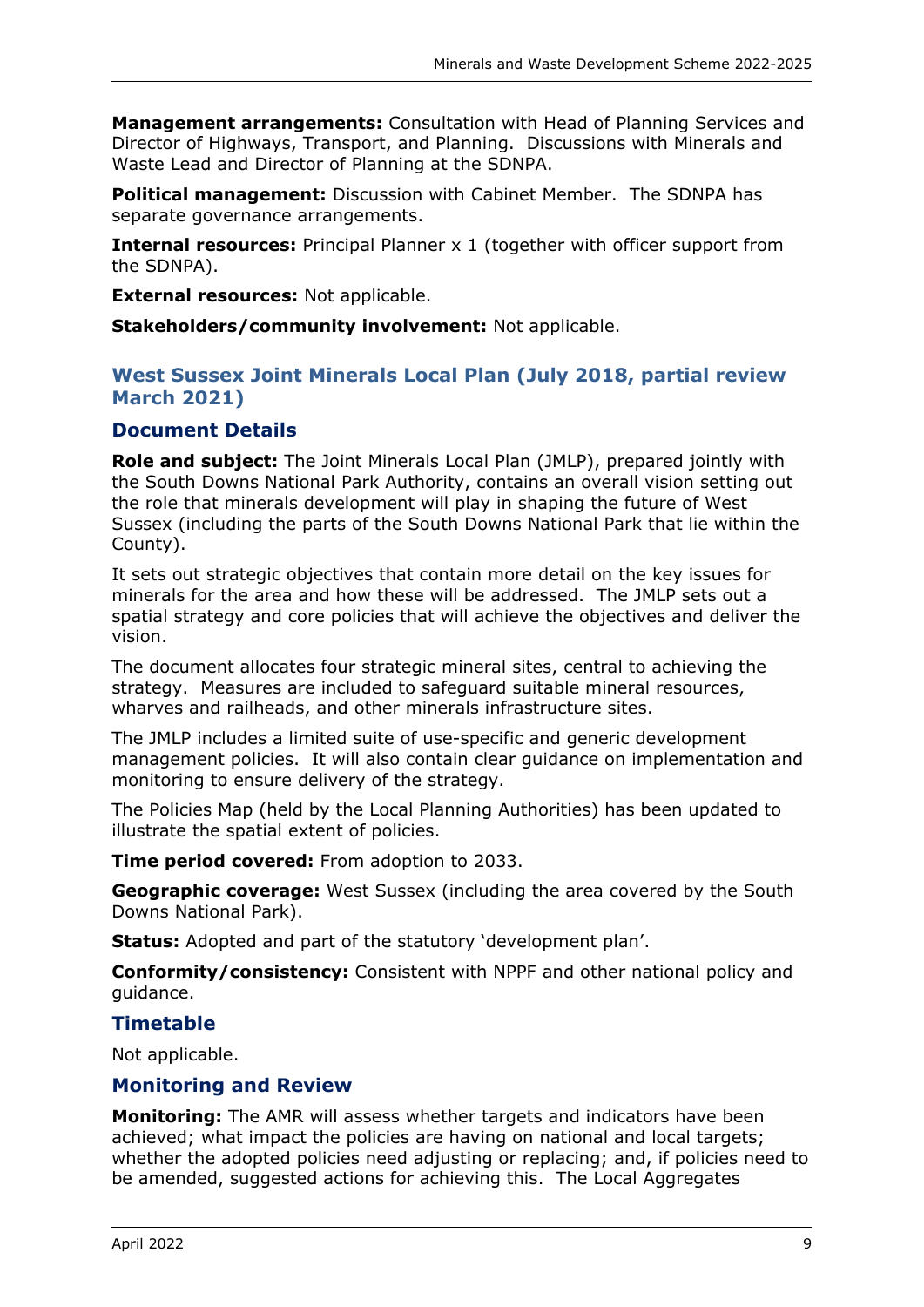Assessment (LAA) sets out a forecast of future demand, and sets out the annual supply position, against which proposals for new aggregate development are considered.

**Date of review:** A review assessment will take place in early 2023 to determine whether the Plan remains relevant and effective.

### **Arrangements for Review**

**Organisational lead:** Team Manager (Planning Policy and Infrastructure).

**Management arrangements:** Consultation with Head of Planning Services and Director of Highways, Transport and Planning. Discussions with Minerals and Waste Lead and Director of Planning at the SDNPA.

**Political management:** Discussion with Cabinet Member. The SDNPA has separate governance arrangements.

**Internal resources:** Principal Planner x 1 (together with officer support from the SDNPA).

**External resources:** Not applicable.

**Stakeholders/community involvement:** Not applicable.

### <span id="page-13-0"></span>**Shoreham Harbour Joint Area Action Plan**

#### **Document Details**

**Role and subject:** Shoreham Harbour has been identified as a broad location for change by the local planning authorities; aspirations for regeneration have been supported by various local and national government regeneration initiatives. To help deliver the regeneration of the Harbour and associated infrastructure, Adur District Council, Brighton & Hove City Council and West Sussex County Council, are working with relevant agencies (Homes England and the Shoreham Port Authority) to deliver a Joint Area Action Plan for the area.

#### **Time period covered:** To 2032.

**Geographic coverage:** Shoreham Harbour – part within West Sussex (Adur District) and part within the City of Brighton & Hove.

**Status:** Adopted and part of the statutory 'development plan'.

**Conformity/consistency:** Consistent with national policy and guidance. Conformity with West Sussex and South Downs Minerals and Waste Local Plans, East Sussex, South Downs and Brighton & Hove Waste and Minerals Local Plans, Brighton & Hove City Plan Part One DPD, and Adur Local Plan DPD.

#### **Timetable**

Not applicable.

#### **Monitoring and Review**

**Monitoring:** The AMRs of the relevant authorities will assess whether targets and indicators have been achieved; what impact the policies are having on national and local targets; whether the adopted policies need adjusting or replacing; and, if policies need to be amended, suggested actions for achieving this.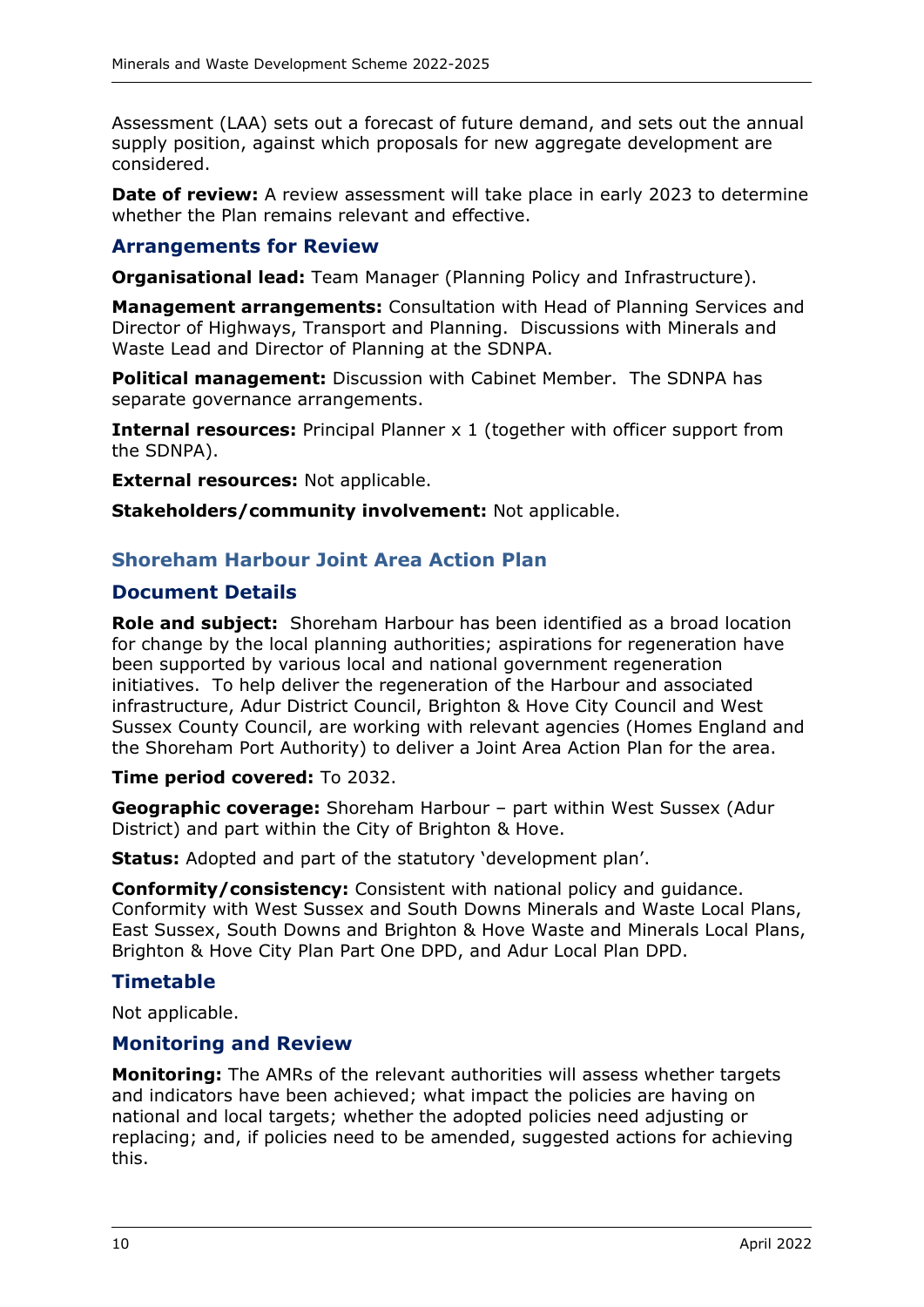**Date of review:** An assessment will take place by October 2024 to determine whether the Plan remains relevant and effective.

# **Partnership Working Arrangements**

**Organisational lead:** Adur District Council.

**Management arrangements:** Partnership working involving Adur District Council, Brighton & Hove City Council, and West Sussex County Council working with relevant agencies and Shoreham Port Authority. Joint Local Authority Leaders Board supported by Project Board with Planning Policy and other sub-groups.

#### <span id="page-14-0"></span>**Other Policy Documents**

### <span id="page-14-1"></span>**West Sussex High Quality Waste Facilities SPD**

#### **Document Details**

**Role and subject:** Provides guidance on how new waste facilities can be integrated with other land uses with minimum conflict and how high quality design can minimise the environmental and visual impact of such facilities. Supplements Policy DEV1 (High Quality Development) in the West Sussex Structure Plan 2001-2016 and Policy W12 in the West Sussex Waste Local Plan.

**Time period covered:** Not applicable.

**Geographic coverage:** West Sussex.

**Status:** Adopted 22 December 2006.

**Conformity/consistency:** Consistent with NPPF and other national policy and guidance. General conformity with Policy DEV1 of the West Sussex Structure Plan 2001-2016.

# **Timetable**

Not applicable.

#### **Monitoring**

**Monitoring:** The AMR will assess what impact the SPD is having on local decision-making and whether it needs to be adjusted or replaced; and the suggested actions for achieving this.

**Date of review:** TBC

#### **Arrangements for Review**

**Organisational lead:** Team Manager (Planning Policy and Infrastructure).

**Management arrangements:** Consultation with Head of Planning Services.

**Political management:** Not applicable.

**Internal resources:** Senior Planner.

**External resources:** Not applicable.

**Stakeholders/community involvement:** Not applicable.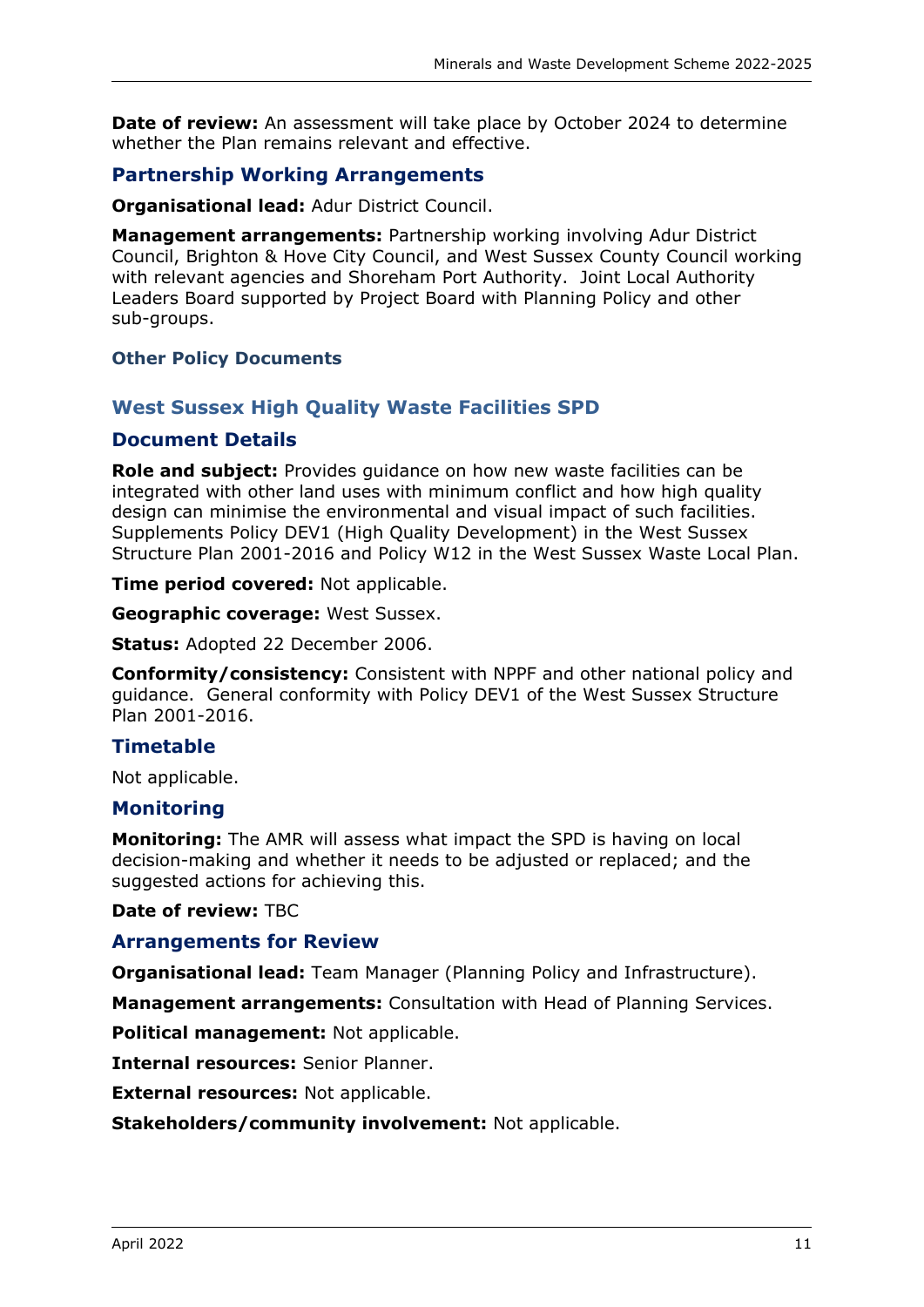# <span id="page-15-0"></span>**Annual Monitoring Report**

# **Document Details**

**Role and subject:** Identifies whether the Council has met the targets and milestones set out in the profiles of the policy documents; if the Council has fallen behind the scheduled timescales, and the reasons for this; and if there is a need to update the Scheme. Also assesses whether targets and indicators have been achieved in the adopted plans; what impact the policies are having on national, regional, and local targets; whether the adopted policies need adjusting or replacing; and, if policies need to be amended, suggested actions for achieving this.

**Time period covered:** April-March, annually.

**Geographic coverage:** West Sussex.

**Status:** To be prepared on annual basis.

**Consistency/conformity:** In conformity with the Government guidelines.

#### **Timetable**

**Preparation:** April-December each year.

**Publication:** Around April each year.

**Date of review:** Annually.

### **Arrangements for Production**

**Organisational lead:** Team Manager (Planning and Transport Policy).

**Management arrangements:** Consultation with Head of Planning Services.

**Political management:** Not applicable.

**Internal resources:** Senior Planner, plus administrative/technical support.

**External resources:** Time input from industry.

**Stakeholders/community involvement:** None.

#### <span id="page-15-1"></span>**Local Aggregates Assessment**

#### **Document Details**

**Role and subject:** Sets out a forecast of the demand for aggregates, provides analysis of supply options, and provides an assessment of the balance between supply and demand. The LAA provides information to support decision making for aggregate related proposals.

**Time period covered:** To 2033.

**Geographic coverage:** West Sussex.

**Status:** To be prepared on annual basis.

**Consistency/conformity:** In conformity with the Government guidelines.

#### **Timetable**

**Preparation:** April-November each year.

**Publication:** Following Aggregate Working Party scrutiny.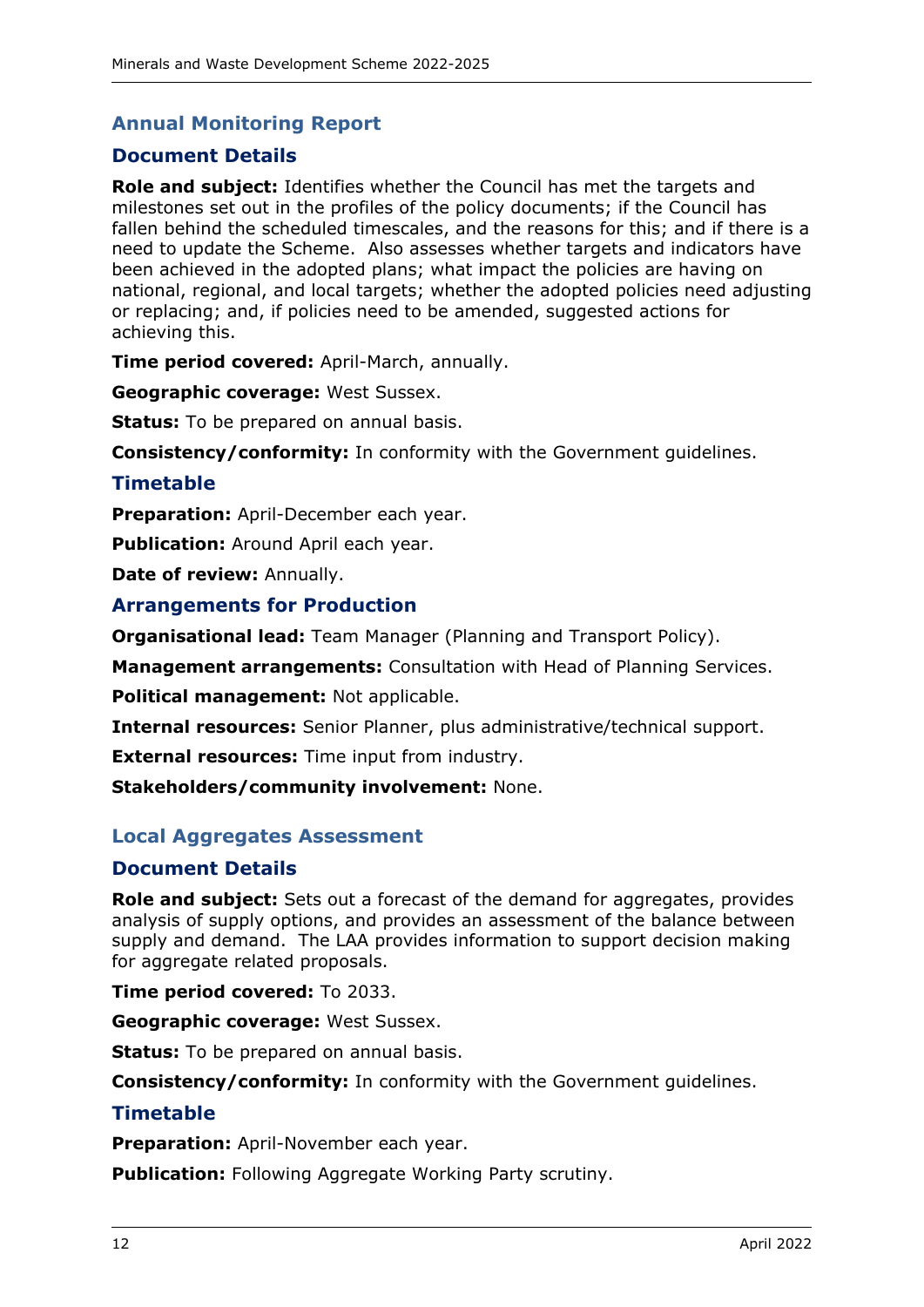### **Date of Review:** Annually.

# **Arrangements for Production**

**Organisational lead:** Team Manager (Planning Policy and Infrastructure).

**Management arrangements:** Consultation with Head of Planning Services.

**Political Management:** Not applicable.

**Internal resources:** Principal Planner, administrative/technical support.

**External resources:** SDNPA officers and time input from industry.

**Stakeholders/community involvement:** Consultation on draft with key stakeholders including South East mineral planning authorities and the South East England Aggregates Working Party.

# <span id="page-16-0"></span>**Statement of Community Involvement (Third Review)**

# **Document Details**

**Role and subject:** The SCI is the formal statement of the County Council's policy for involving interested parties in preparing local plans and for consulting on planning applications. The preparation of all new plans and consultation on planning applications has to comply with the SCI.

**Time period covered:** Not applicable.

**Geographic coverage:** West Sussex.

**Status:** Adopted October 2018.

**Consistency/conformity:** Consistent with Regulations and corporate consultation guidelines.

**Timetable:** Not applicable.

#### **Monitoring and Review**

**Monitoring:** As part of annual business planning.

**Date of review:** No later than October 2023.

# **Arrangements for Review**

**Organisational lead:** Team Manager (Planning and Transport Policy).

**Management arrangements:** Consultation with Head of Planning Services. Discussions with Minerals and Waste Lead at the SDNPA.

**Political management:** Consultation with Cabinet Member about draft review and decision at adoption stage.

**Internal resources:** Senior Planner, plus administrative/technical support.

**External resources:** Not applicable.

**Stakeholders/community involvement:** Formal consultation on draft review.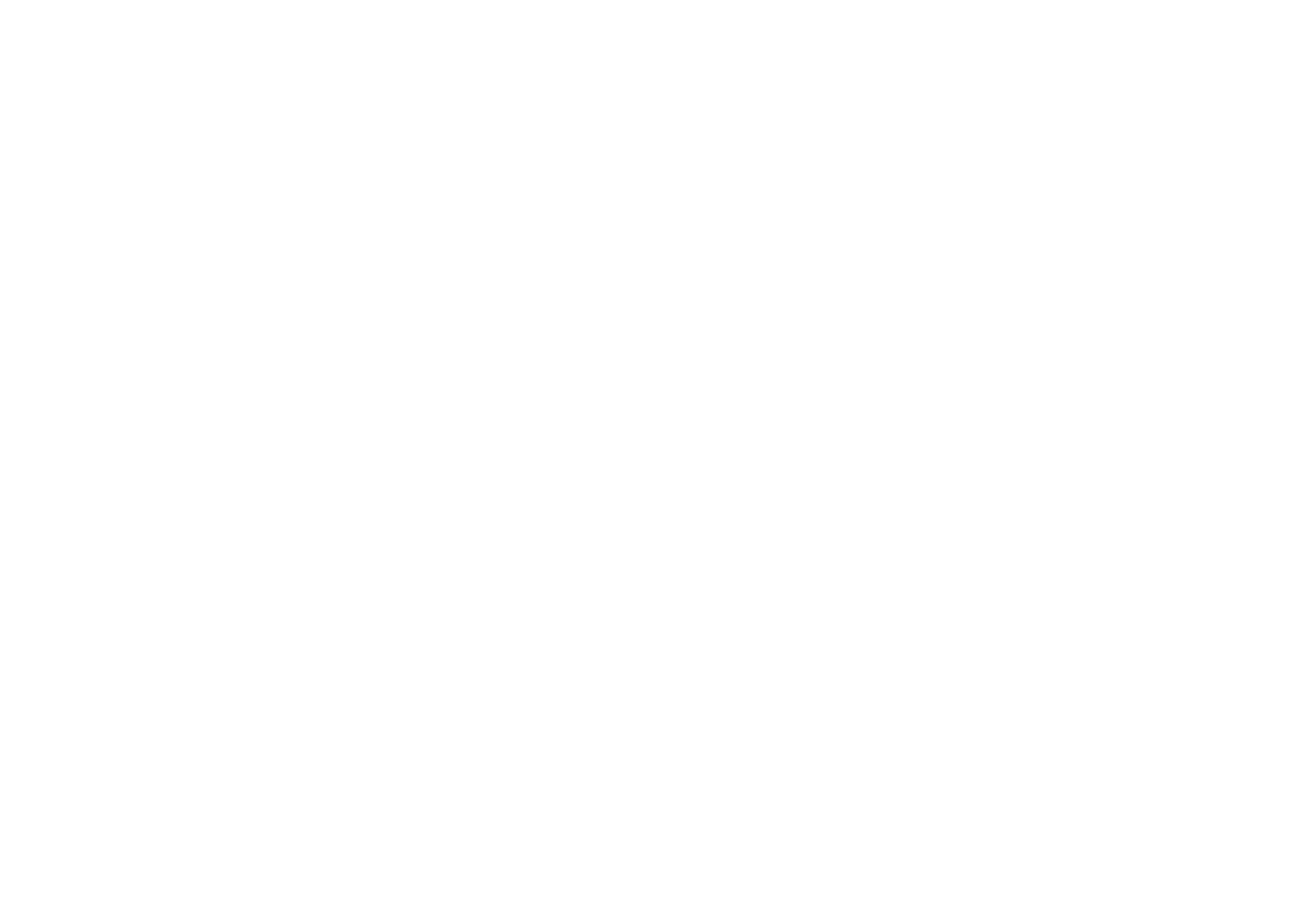# <span id="page-18-0"></span>**Appendix B: Preparation Timetable**

### <span id="page-18-1"></span>**Minerals and Waste Development Scheme**

| Year:                                                         |  |  | 2022 |  |            |  |  |                | 2023 |         |  |                                       |  |  | 2024 |                |           |                     |  |                 | 2025 |  |     |
|---------------------------------------------------------------|--|--|------|--|------------|--|--|----------------|------|---------|--|---------------------------------------|--|--|------|----------------|-----------|---------------------|--|-----------------|------|--|-----|
| Stage                                                         |  |  |      |  | <b>OND</b> |  |  | M <sub>1</sub> |      | $A$ $S$ |  | O   N   D   J   F   M   A   M   J   J |  |  |      | $\overline{A}$ | S   O   N | $A$ $D$ $J$ $F$ $M$ |  | $\Box$ A $\Box$ |      |  | OND |
| Review and Revision/Roll Forward                              |  |  |      |  |            |  |  |                |      |         |  |                                       |  |  |      |                |           |                     |  |                 |      |  |     |
| Approval and Publication - subject to Cabinet Member approval |  |  |      |  |            |  |  |                |      |         |  |                                       |  |  |      |                |           |                     |  |                 |      |  |     |

# <span id="page-18-2"></span>**West Sussex Waste Local Plan (2014)**

| Year:                                                         |  |  | 2022 |  |                  |      |  |   |   | 2023 |  |               |  |             |                | 2024 |   |     |           |     |          |  | 2025 |  |     |  |
|---------------------------------------------------------------|--|--|------|--|------------------|------|--|---|---|------|--|---------------|--|-------------|----------------|------|---|-----|-----------|-----|----------|--|------|--|-----|--|
| <b>Stage</b>                                                  |  |  |      |  | $\cdot$ O $\vee$ | INID |  | . | ш |      |  | S   O   N   D |  | $ M $ $A$ . | . . <b>. .</b> |      | A | - 3 | / 0 N D J | EMI | <b>P</b> |  |      |  | OND |  |
| Assessment of whether the Plan remains relevant and effective |  |  |      |  |                  |      |  |   |   |      |  |               |  |             |                |      |   |     |           |     |          |  |      |  |     |  |

# <span id="page-18-3"></span>**West Sussex Joint Minerals Local Plan (2018, partially reviewed 2021)**

| Year:                                                         |  |                |  | 2022 |  |  |  |  |             |  |             | 2023 |  |  |  |                                           |  |  | 2024 |                                       |  |  |  |  |  | 2025 |  |  |     |  |
|---------------------------------------------------------------|--|----------------|--|------|--|--|--|--|-------------|--|-------------|------|--|--|--|-------------------------------------------|--|--|------|---------------------------------------|--|--|--|--|--|------|--|--|-----|--|
| <b>Stage</b>                                                  |  | $\blacksquare$ |  |      |  |  |  |  | <b>FIMI</b> |  | <b>BALL</b> |      |  |  |  | A   S   O   N   D   J   F   M   A   M   J |  |  |      | A   S   O   N   D   J   F   M   A   M |  |  |  |  |  |      |  |  | N D |  |
| Assessment of whether the Plan remains relevant and effective |  |                |  |      |  |  |  |  |             |  |             |      |  |  |  |                                           |  |  |      |                                       |  |  |  |  |  |      |  |  |     |  |

#### <span id="page-18-4"></span>**Statement of Community Involvement (2018)**

| Year:                                                         |   |         |  | 2022 |        |       |  |           |                | 2023 |  |                   |  |  |    | 2024 |  |                        |  |                     |  | 2025 |  |         |  |
|---------------------------------------------------------------|---|---------|--|------|--------|-------|--|-----------|----------------|------|--|-------------------|--|--|----|------|--|------------------------|--|---------------------|--|------|--|---------|--|
| <b>Stage</b>                                                  |   | $ M $ A |  |      | /I S / | O   N |  | <b>MA</b> | M <sub>1</sub> |      |  | A S O N D J F M A |  |  | MJ |      |  | A   S   O   N   D    . |  | $J$   F   M   A   M |  |      |  | S O N D |  |
| Preparation of draft review                                   |   |         |  |      |        |       |  |           |                |      |  |                   |  |  |    |      |  |                        |  |                     |  |      |  |         |  |
| Public consultation on draft review                           |   |         |  |      |        |       |  |           |                |      |  |                   |  |  |    |      |  |                        |  |                     |  |      |  |         |  |
| Adoption (subject to Cabinet Member approval) and Publication | . |         |  |      |        |       |  |           |                |      |  |                   |  |  |    |      |  |                        |  |                     |  |      |  |         |  |

# <span id="page-18-5"></span>**Annual Monitoring Report and Local Aggregates Assessment**

| Year:        |  |                             |  | 2022 |  |  |  |  |                                             | 2023 |  |                                                   |  |  | 2024 |  |                                               |  |  | 2025    |                          |       |  |
|--------------|--|-----------------------------|--|------|--|--|--|--|---------------------------------------------|------|--|---------------------------------------------------|--|--|------|--|-----------------------------------------------|--|--|---------|--------------------------|-------|--|
| <b>Stage</b> |  | $\parallel$ M $\parallel$ A |  |      |  |  |  |  | $A   S   O   N   D   J   F   M   A   M   J$ |      |  | J   A   S   O   N   D   J   F   M   A   M   J   . |  |  |      |  | J   A   S   O   N   D   J   F   M   A   M   J |  |  | - 7 - 1 | $\overline{\phantom{a}}$ | O N D |  |
| Preparation  |  |                             |  |      |  |  |  |  |                                             |      |  |                                                   |  |  |      |  |                                               |  |  |         |                          |       |  |
| Publication  |  |                             |  |      |  |  |  |  |                                             |      |  |                                                   |  |  |      |  |                                               |  |  |         |                          |       |  |